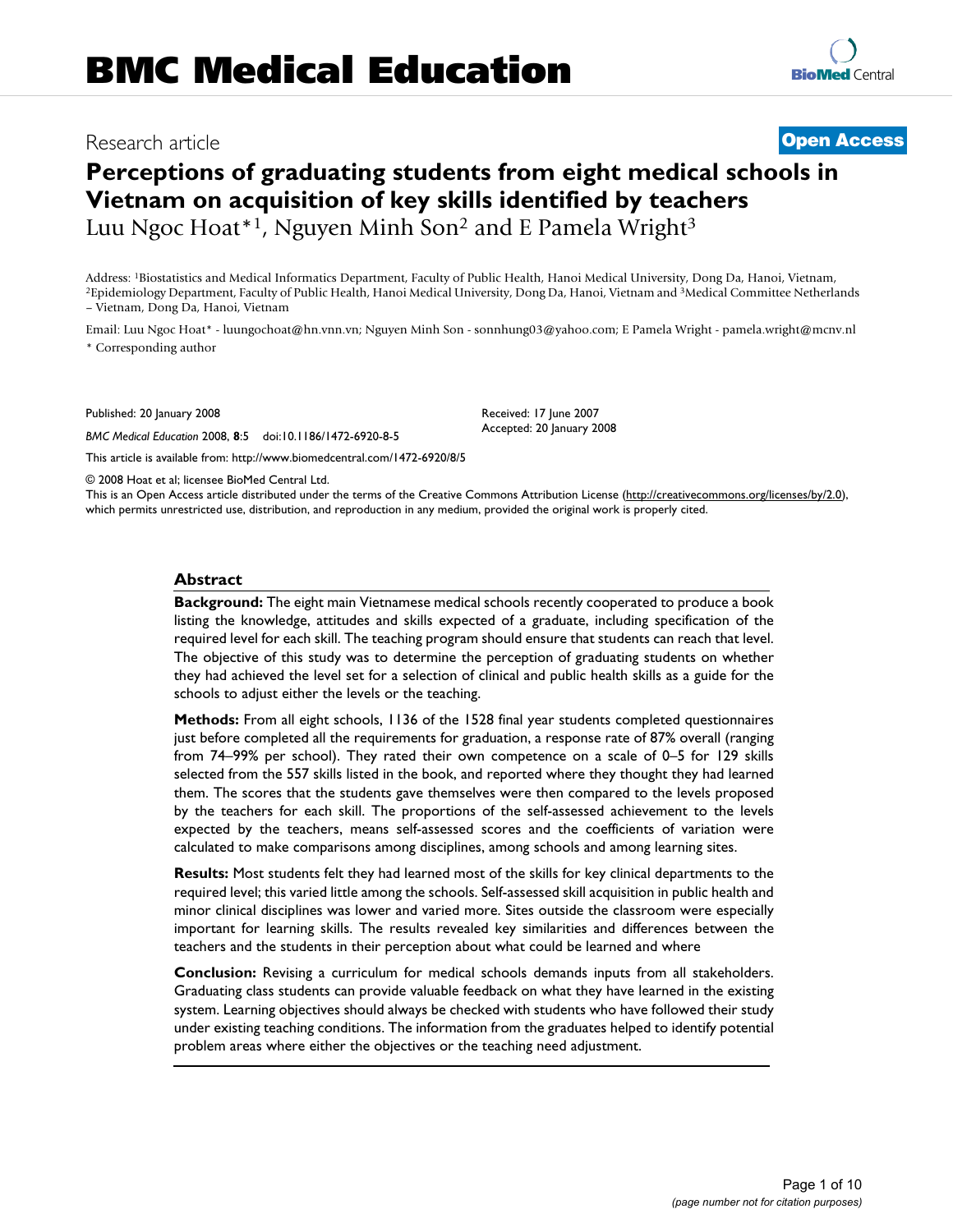## **Background**

University students should know what they are expected to learn during their years of study. In the Netherlands, for example, the learning objectives for medical students were formulated in the Blueprint Book, first published in 1994 and updated in 2001 [1,2]. In the UK, a review of the competencies needed by the modern medical graduate was published in the document called 'Tomorrow's Doctors' in 1993 and updated in 2003 [3,4]. In Vietnam, the training path is different from in these two countries; when students complete their 6th year successfully and graduate, they go directly into practice in a hospital or health centre. The medical curriculum had always been set using a broad framework without specific learning objectives. From 1999 to 2005, a consortium of the eight main medical schools throughout the country (shown in Table 1, in which schools were coded using capital letters from A to H) had support from the Netherlands Government to strengthen their teaching and to make it more community-oriented. The process started with identification of the knowledge, attitudes and skills (KAS) that every general medical graduate from every medical school in Vietnam should have when they leave the school and start to work in the health service. In the first step, approximately 1000 teachers in the eight schools developed the draft KAS book using a participatory and stepwise approach [5]. The draft KAS was then checked against the reality of the working situation after graduation [6] before it was proposed as a basis to revise the curriculum.

In the KAS book, the skills are listed with a required level of achievement, either level 1 (can do, but need supervision), level 2, (can do without supervision but not confidently) or level 3 (can do confidently). As the review process progressed, it was recognized that in Vietnamese medical schools, too much time was spent on teaching theory in the classroom and not enough on teaching skills in various settings where students can practice them. The question therefore arose as to whether the medical schools were in fact teaching or would be able to teach the skills to the levels that the teaching staff had proposed as requirements in the draft book. This study was designed to find out from students about to graduate from all eight schools whether they thought they had learned the skills to the level expected by the teachers.

Skills can be learned in a variety of environments. In Vietnamese medical schools, the classroom and the hospital are the main training locations, with the community for a few topics; only a few schools have established skills laboratories (skill-lab). Responses of the students about where they thought they had learned the skills and comparing that to the expected and achieved skill levels can provide evidence to convince the teachers of the importance of the teaching outside the classroom.

This study was therefore designed to document the perception of the students about to graduate from the eight medical schools to help answer the above questions, as a

| Name of school<br>$(coded)^{(1)}$ | Year was<br>setup | No. of staff<br>(2003) | No. of 6 <sup>th</sup> year general<br>medical students $(2003)^{(2)}$ | <b>Catchment areas</b>               | Availability of<br>school skill- $lab(3)$ | No. of field<br>teaching sites $(4)$ |
|-----------------------------------|-------------------|------------------------|------------------------------------------------------------------------|--------------------------------------|-------------------------------------------|--------------------------------------|
| School A                          | 1902              | 917                    | 359                                                                    | Whole country                        | Yes (2004)                                | 5                                    |
| School B                          | 1947              | 982                    | 286                                                                    | Whole country                        | Yes (1999)                                |                                      |
| School C                          | 1957              | 523                    | 219                                                                    | Central & Coast<br>(15 provinces)    | Yes (2004)                                | 3                                    |
| School D                          | 1968              | 327                    | 240                                                                    | Northern mountains<br>(12 provinces) | Yes (2005)                                | 5                                    |
| School E                          | 1968              | 374                    | 93                                                                     | Red River Delta<br>(8 provinces)     | Yes (1999)                                | 4                                    |
| School F                          | 1977              | 100                    | 95                                                                     | Central Highland<br>(4 provinces)    | No                                        | $\mathbf{2}$                         |
| School G                          | 1979              | 325                    | 106                                                                    | Mekong River Delta<br>(17 provinces) | Yes (1996)                                | 3                                    |
| School H                          | 1979              | 203                    | 130                                                                    | North East & Coast<br>(8 provinces)  | No                                        | 3                                    |
| Total                             |                   |                        | 1,528                                                                  |                                      |                                           |                                      |

**Table 1: General information about the medical schools involved in the project**

\* Note:<sup>(1)</sup> These schools have produced about 1,500 – 2,000 new general medical doctors each year, who will serve in catchment areas covering from 80 – 90% population in Vietnam. Three medical schools were not involved are military or provincial schools.

 $^{(2)}$  Numbers of the 6<sup>th</sup> year general medical students did not correspond with numbers of staff, since each school were assigned to focus on different kind of students.

(3) Two schools have no skill-lab at school level but there are several small skill-labs at department level and only schools had skill lab before 2003 could contribute for training this study cohort.

(4) All of FT sites are districts in rural or suburban areas, in which there are 15–30 communes with one commune health center in each commune to serve from 3,000 – 10,000 inhabitants.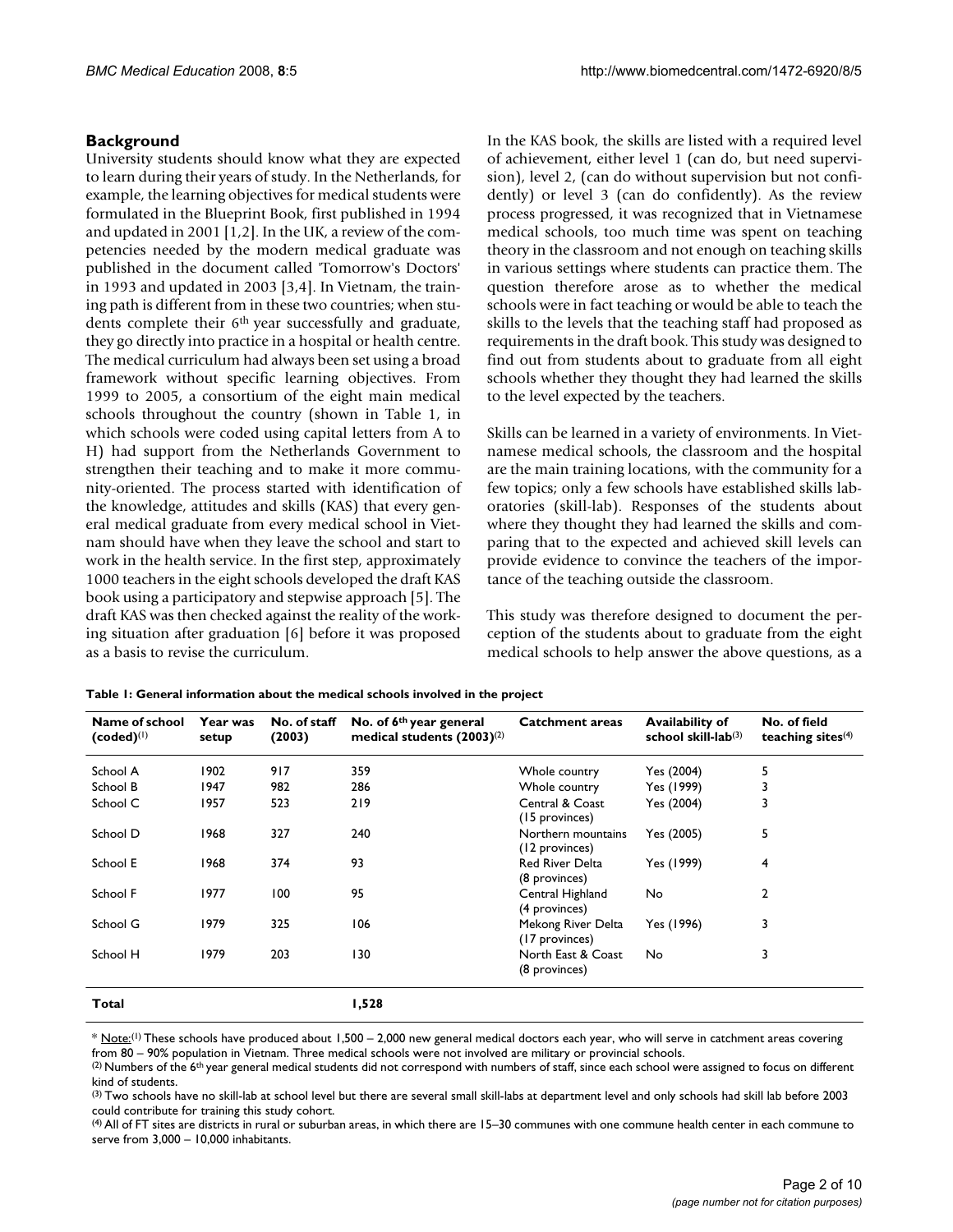part of the process of finalizing the KAS book that will serve as a frame of reference for the teaching in all the schools.

## **Methods**

## *Study design*

The data were collected using a cross-sectional survey among final year students just before they completed all the requirements for graduation. Development of the data collection tools, data entry and analysis was led by Hanoi Medical University, with contributions from each of the others. The study protocol was reviewed and approved by the Scientific Committees in each of the eight medical schools, which are responsible for both technical and ethical aspects of research done by the staff and in the schools. All eight medical schools collected their data using the same methods and tools.

## *Study participants*

All sixth-year general medical students in 2004 in the eight medical schools listed above were invited to participate in the study. They were called for a class meeting providing them with information about procedures to be completed before they left the schools and the survey was conducted at the end of that meeting. Those who agreed to join (1336 of the 1528) gave verbal consent to the purpose of the study and use of the data. The respondents represented more than 85% of the doctors graduating from these eight schools that year in Vietnam. For six of the schools, participation was between 86 and 99%; only in School A (70%) and School E (74%) was the response lower. Students who did not participate mostly had hospital duty or other activities that prevented them from joining the study; in the latter two schools, the survey was administered late in the day, which may explain the lower proportion of students who joined the meeting and completed the questionnaire, since they have to go to hospitals for evening duty.

## *Data collection tool*

The 5-page questionnaire was designed as a table so that it could be completed quickly, as shown in Annex (see Additional file 1).

The KAS book specifies one of three levels for each skill, but in this survey, we asked the students to grade their skill on a scale of five. We did this because not all schools taught all skills included in the KAS book and others were only demonstrated, so we added two lower levels (M0, M1) to provide a choice when students may have had no opportunity to practice that skill (not learned at all, or only observed). To facilitate the comparison between the skill levels that the students thought they had achieved and the expected skill levels set by the teachers in the KAS book, we defined skill levels M.2, M.3 and M.4 in the questionnaire as equal to skill levels 1, 2, and 3 in the KAS book, respectively. Responses scored at M0 and M1 were therefore always classified as being below the expected level drafted by the teachers.

The KAS book includes in total 557 specific skills that the teachers considered necessary to deal with the 274 topics in the book. It was not feasible to include all 557 specific skills in the survey. The skills set at level 1 require less time and attention from teachers and students and there was less controversy about their being included in the book. The level 2 and 3 skills need more time in the curriculum and more attention to facilities and methods for teaching them. We therefore to focus on the 290 skills set at level 2 and 13 at level 3. These were still too many for a survey among the students, so we decided to select 40% of these skills using a random numbers table. This proportion was based on the experience from the KAS survey among doctors who had already graduated and were working [6]. Finally we selected 116 skills set at level 2 (can do without supervision but not confidently), and 5 skills set at level 3 (can do confidently). The number of skills level 2 on the questionnaire was slightly higher (124) because some of the selected skills contained sub-skills in the KAS book which were listed separately in the questionnaire.

## *Data collection*

Experienced researchers from the project teams in each school collected the data after the questionnaire was tested and reviewed with them. Shortly, after the 6<sup>th</sup> year students had the final theory examinations but in the period of hospital practice assessment, all the students were invited to a meeting where the purpose of the study was explained and the students were asked to complete the questionnaire. The students filled in the forms immediately, under the supervision of the researchers, who collected and checked the questionnaires for completeness. The data were sent to Hanoi Medical University for processing and analysis.

Although the method of self-assessment of skills learned is much less accurate than other methods [7], in this case it was appropriate because the objective was to obtain student feedback on the levels set by the teachers, not to assess precisely the levels achieved.

#### *Data analysis*

In the questionnaires, the students were asked to rate themselves at one of five levels of performance (see data collection tool in Table 1) for each of the selected skills. The mean of the level for each skill reported by the students was compared with the level set by the teachers in the draft KAS book. The means were compared among disciplines and schools to evaluate the success of the teaching/learning process, as perceived by the students. To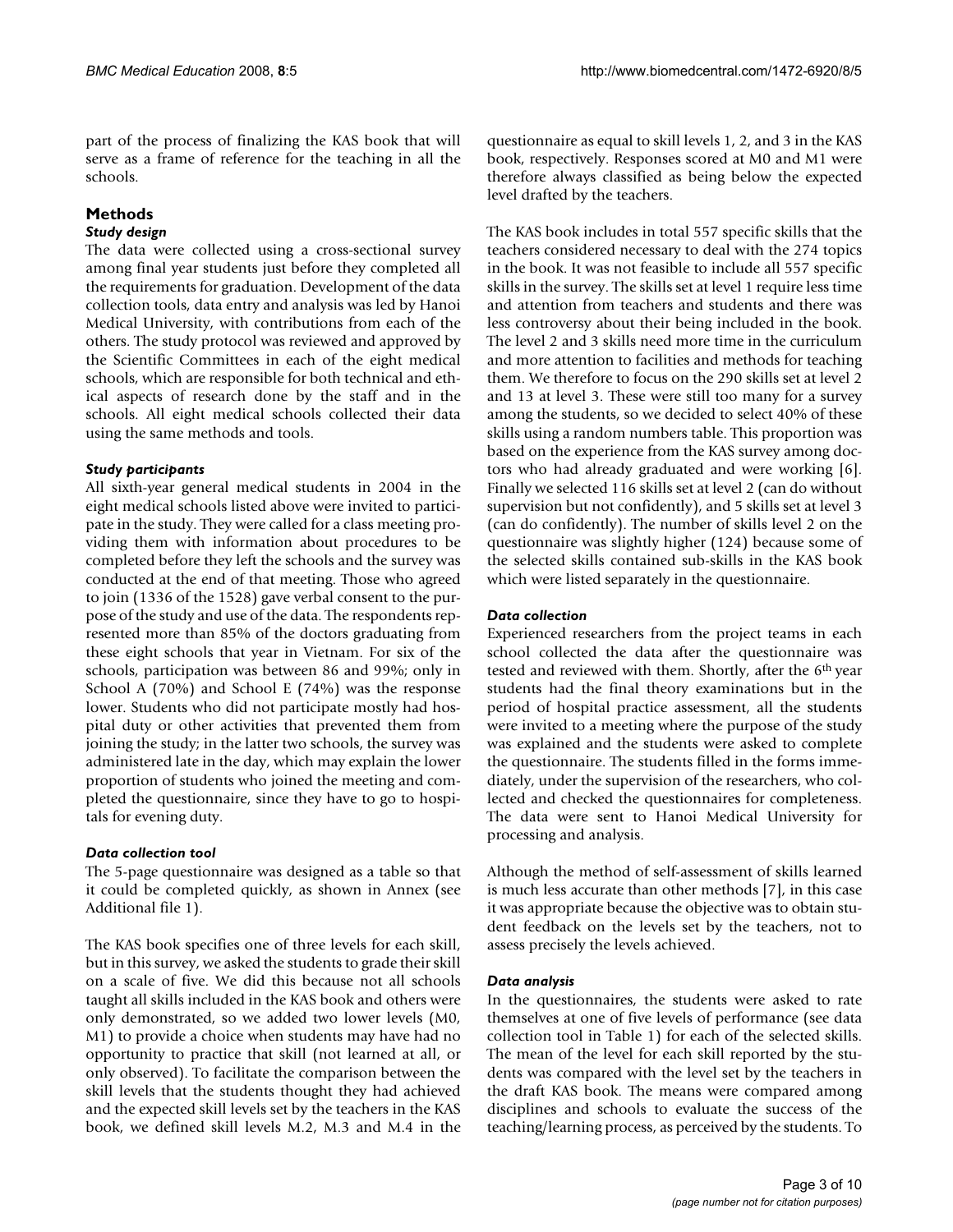show the extent of variation in comparison to the mean reported skill achievement among the disciplines, the coefficient of variation (CV) was calculated. That is, if the answers of students regarding a given skill were similar, then the CV would be small, if the responses varied widely, it would be large, regardless of the actual level for that skill.

In analysing and presenting the data, comparisons were made among the different disciplines as established in Vietnamese medical schools. For example, in Vietnam there is a separate Department of Tuberculosis, reflecting the importance of that disease in the health of the nation. For the provision of health care especially at provincial and district levels where most graduates will work, the health services consider that there are four key or core disciplines that must be well represented in every clinical facility: Pediatrics, Obstetrics & Gynecology, Surgery and Internal Medicine. These are allocated more time for both theory and practice in the curriculum than other disciplines.

## **Results**

## *Students' perception on whether they reached the level of skill listed in the KAS book*

## *General distribution of responses*

The first question was whether the students thought they had learned the required skills to the level expected by the teachers, in general, for all of the skills listed in the questionnaire. The distribution of responses among the students from all the schools taken together is summarized in Table 2. Among the 129 skills studied, the vast majority of the students achieved the expected level for only 16 skills. For another 82 skills (64%), more than half of the students thought that they had reached the level proposed for the KAS book. This comparison revealed which skills many or most students felt they had not learned to do to the level expected by their teachers. For example, only 12% of students reported having acquired the skill of detecting morphine in urine at the level expected by the teachers.

#### *Distribution according to specialization and school*

The next question was whether the differences in the frequency of reported skill learning varied among the disciplines represented in the schools as shown in Table 3 below.

The data in Table 3 show that most of the students in all the schools consistently reported that they had learned the basic skills that all medical doctors need and the skills in the three of the four key clinical departments (Internal Medicine, Surgery and Pediatrics up to the required level in the KAS book (rows 1, 2, 3, 4). For the skills in the other clinical discipline groups, there was more variation among the schools. The proportions of students who thought they had reached the required levels was lower, sometimes dipping to below half. The lowest proportions of reported achievement were for the skills of the three public health disciplines (Health Education, Environmental Health and Health Management); this result was consistent for students from most schools.

The reported achievement of KAS skill levels varied not only among the disciplines but also among the eight schools (Table 3). In School H, for example, students felt they had not reached the set level of skills in several disciplines, with low scores even for key subjects like Obstetrics and Gynaecology. In the larger schools, more students rated themselves as proficient enough in the clinical areas but much less so in the public health fields. Low scores (<60%) were recorded in half or more of the eight schools for Psychiatry, Environmental Health and Health Management. In the smaller schools, such as School E, F and D, most of the students reported achieving most of the skills in all fields to the required level.

| % students reporting achievement of the<br>skill level set in the KAS book | <b>Frequency</b> | <b>Cumulative frequency of</b><br>skills | Percentage | <b>Cumulative percentage</b><br>of skills |
|----------------------------------------------------------------------------|------------------|------------------------------------------|------------|-------------------------------------------|
| $91 - 100$                                                                 | 16               | 16                                       | 12.4       | 12.4                                      |
| $81 - 90$                                                                  | 20               | 36                                       | 15.5       | 27.9                                      |
| $71 - 80$                                                                  | 15               | 51                                       | 11.6       | 39.5                                      |
| $61 - 70$                                                                  | 21               | 72                                       | 16.3       | 55.8                                      |
| $51 - 60$                                                                  | $\overline{10}$  | 82                                       | 7.8        | 63.6                                      |
| $41 - 50$                                                                  | 19               | 0                                        | 14.7       | 78.3                                      |
| $31 - 40$                                                                  | 15               | 116                                      | 11.6       | 89.9                                      |
| $21 - 30$                                                                  | П                | 127                                      | 8.5        | 98.4                                      |
| $11 - 20$                                                                  | $\overline{2}$   | 129                                      | 1.6        | 100.0                                     |
| $0 - 10$                                                                   | 0                | 129                                      | 0.0        | 100.0                                     |
| <b>Total</b>                                                               | 129              |                                          | 100.0      |                                           |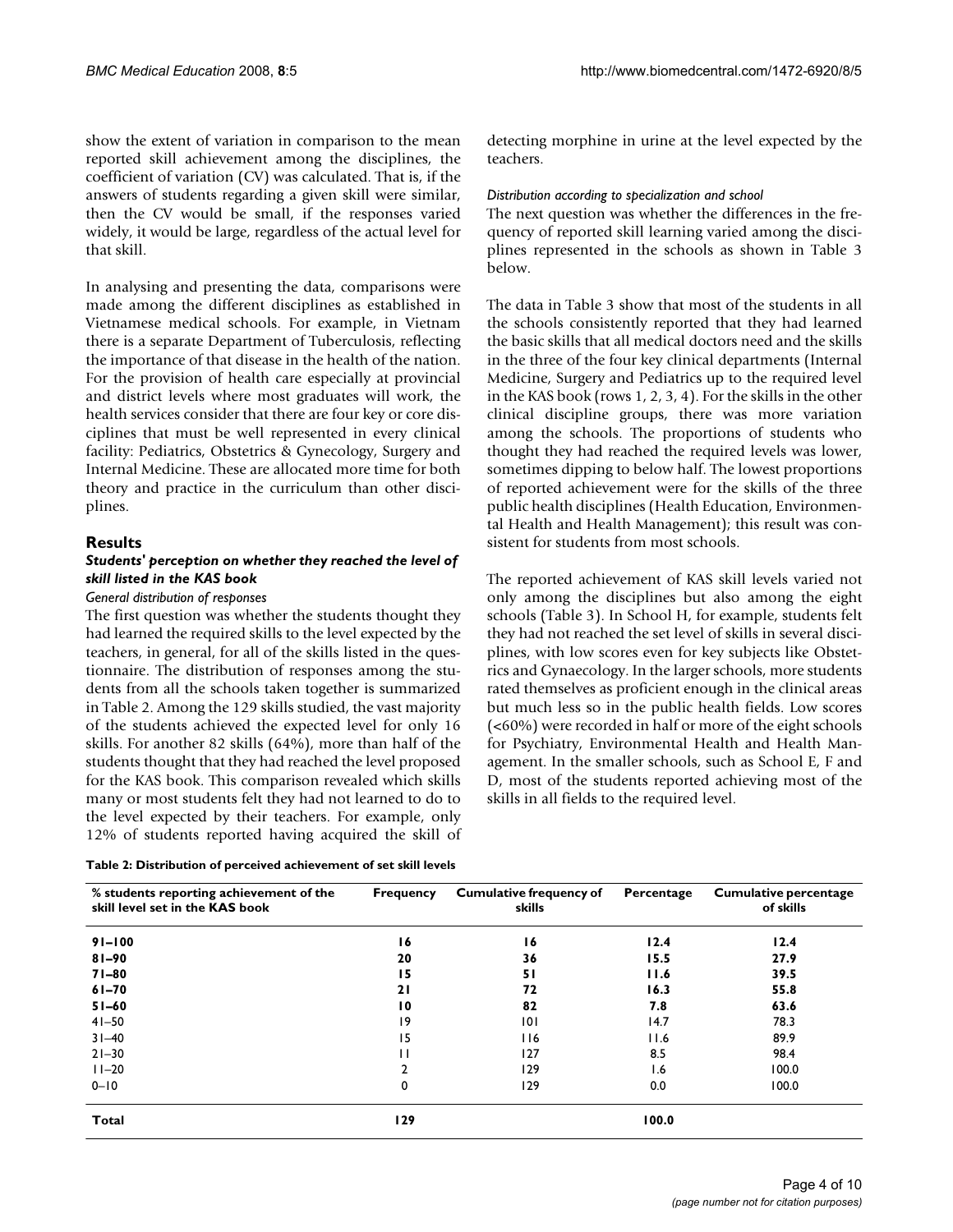|                   | <b>Discipline</b>           | No. of skills  |    | Average proportion of students reporting having achieved the level set in the<br>KAS book according to school |    |    |    |    |    |    |                |
|-------------------|-----------------------------|----------------|----|---------------------------------------------------------------------------------------------------------------|----|----|----|----|----|----|----------------|
|                   |                             |                | A  | в                                                                                                             | C  | D  | Е  | F  | G  | н  | $\overline{X}$ |
| Ι.                | Pediatrics                  | 4              | 87 | 85                                                                                                            | 89 | 87 | 95 | 93 | 90 | 87 | 89             |
| 2.                | <b>Internal Medicine</b>    | 7              | 84 | 86                                                                                                            | 81 | 80 | 96 | 95 | 98 | 81 | 88             |
| 3.                | Basic                       | 12             | 81 | 86                                                                                                            | 87 | 84 | 91 | 86 | 92 | 90 | 87             |
| 4.                | Surgery                     | 18             | 82 | 86                                                                                                            | 83 | 81 | 86 | 90 | 90 | 79 | 85             |
| 5.                | Dermatology                 | 2              | 73 | 79                                                                                                            | 78 | 86 | 96 | 91 | 69 | 77 | 81             |
| 6.                | <b>ENT</b>                  | П              | 78 | 76                                                                                                            | 73 | 80 | 95 | 88 | 74 | 67 | 79             |
| 7.                | Nutrition & food safety     | $\overline{2}$ | 78 | 74                                                                                                            | 62 | 80 | 97 | 75 | 80 | 73 | 77             |
| 8.                | Infectious diseases         |                | 73 | 60                                                                                                            | 84 | 72 | 94 | 88 | 65 | 78 | 77             |
| 9.                | Obstetrics/Gynecology       | 10             | 57 | 91                                                                                                            | 73 | 81 | 85 | 86 | 83 | 54 | 76             |
| 10.               | Tuberculosis                | 3              | 72 | 78                                                                                                            | 67 | 76 | 88 | 80 | 65 | 70 | 75             |
| 11.               | Parasitology                | $\overline{2}$ | 72 | 28                                                                                                            | 61 | 61 | 85 | 76 | 47 | 86 | 65             |
| 12.               | Epidemiology                | 7              | 62 | 57                                                                                                            | 69 | 60 | 55 | 62 | 50 | 55 | 63             |
| 13.               | Odontostomatology           | 3              | 63 | 37                                                                                                            | 49 | 74 | 82 | 78 | 71 | 53 | 63             |
| $\overline{14}$ . | <b>Traditional medicine</b> | 5              | 66 | 60                                                                                                            | 74 | 66 | 51 | 73 | 33 | 71 | 62             |
| 15.               | Psychiatry                  | 5              | 61 | 51                                                                                                            | 50 | 64 | 73 | 70 | 50 | 57 | 60             |
| 16.               | Ophthalmology               | 6              | 46 | 56                                                                                                            | 40 | 64 | 74 | 63 | 59 | 37 | 55             |
| 17.               | Health education            | 6              | 55 | 52                                                                                                            | 37 | 63 | 73 | 48 | 36 | 57 | 53             |
| 18.               | <b>Environmental Health</b> | 5              | 45 | 27                                                                                                            | 38 | 54 | 86 | 50 | 30 | 49 | 47             |
| 19.               | Health Management           | 10             | 38 | 43                                                                                                            | 29 | 41 | 67 | 44 | 28 | 41 | 41             |
|                   | $\overline{X}$              |                | 69 | 70                                                                                                            | 68 | 73 | 85 | 78 | 69 | 68 | 72             |

**Table 3: Proportion of students reporting they reached the required level of each skill according to discipline and school**

\* Note: The third column shows number of skills in each discipline selected for this study, while the last column and last row shows the weighted mean of the proportion of students reporting that they had achieved the required level of skills set by teachers in KAS book, listed according to discipline.

#### *Students' perception of skill achievement*

*Distribution of average skill level achievement according to discipline* Figure 1 illustrates the inverse relationship between the mean perceived level of achievement and the variation (CV) in scores among the skills in different disciplines. The highest means scores were in Pediatrics, Internal Medicine and Basic skills, which also had the lowest or very low variation. The mean level of skill achievement was lowest for the topics in health management, while the CV was highest. The difference was clear between the high levels of skill achievement with low variation in most of the clinical departments and the opposite in the public health departments. A few clinical disciplines, such as psychiatry, showed a pattern like public health.

#### *Skills with extremely high or low achieving level according to the perception of students*

Table 4 shows skills for which more than 90% of the students thought that they had reached the level proposed in the KAS book. The means were high while the CV were very small for those skills. It means that most students rated their learning at a high level for these skills and very few of them rated themselves at a low level. All the skills in Table 4 belong to clinical disciplines where students

had more time and opportunity to practice during their six years of study.

Table 5, conversely, shows skills for which less than 30% of the students believed they had reached the level set in the KAS book. The means of achieving skill level were low, while the CV were very large. It means that the variation in the students' rating of their skill levels was very high for these skills. It is also clear that most of these skills belong to the field of Public Health (7 of the 12 belong to Health Management) or to the clinical disciplines that students had little time and opportunity to study and to practice.

#### *Distribution of average skill level achievement of students among schools*

Eight medical schools joined in this survey. A comparison of the average skill levels reported by the students from the individual schools shown in Figure 2 below reveals differences among the schools.

In all eight schools, there was a higher level of perceived achievement in skills for clinical than for public health disciplines, as shown in Figure 2, but the difference was greater in some schools than others. For example, while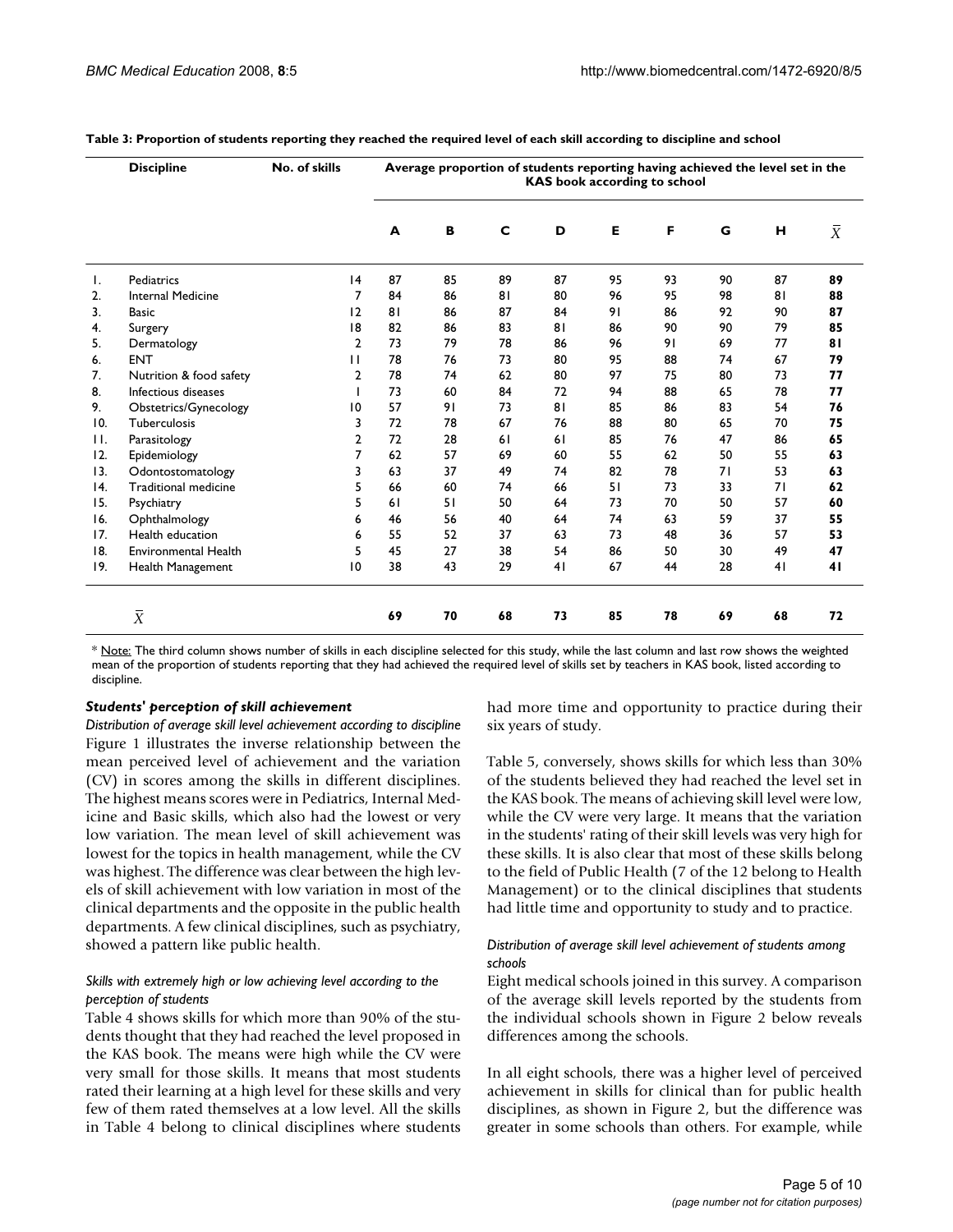

#### **Figure 1**

Distribution of means of student skill levels and CV according to discipline.

the reported achievement of expected skill levels was almost the same for clinical and public health fields in School E, A and H, in School G and B there was a considerable difference between the two. There was also variation among the schools in the average levels that their students felt they had reached in both types of skills by the end of their training. Students in the smallest school (School F) rated themselves higher than those in the bigger and older schools such as School A and B.

#### *Study sites for learning skills*

The students were asked where they thought they had learned the skills. As may be expected, most students learned clinical skills in the central hospitals (Figure 3). For some departments, many students also benefited from training in a district-level hospital, especially for the four key clinical departments (Internal Medicine, Obstetrics and Gynaecology, Surgery, and Paediatrics).

For public health departments, many more of the skills were learned in the classroom and the community (Figure 4), although a number of skills, especially in Nutrition, were learned in hospitals as well. The students also reported learning all types of skills from their sessions in the community.

The location 'practical room' included both specialised rooms for laboratory skills as well as facilities for learning pre-clinical and clinical skills (skills-lab). Not all of the schools had a skills-lab for this batch of students to practice; where they did, (in School G, B and E), the students also learned many skills there, especially clinical skills (Figure 3). For the other schools, this location was reported as important only for Parasitology.

**Table 4: Skills for which students rated their level of skill achievement as high**

|                   | Name of the skill                                                                                                 | <b>Discipline</b> | % met KAS<br>book level | Mean of achieving<br>skill level | <b>CV</b> |
|-------------------|-------------------------------------------------------------------------------------------------------------------|-------------------|-------------------------|----------------------------------|-----------|
| Ι.                | Identifying the Mac Burney point for diagnosing appendicitis                                                      | Surgery           | 100                     | 3.8                              | 0.6       |
| $\overline{2}$ .  | Chest examination by auscultation and use of the stethoscope.                                                     | <b>Basic</b>      | 97                      | 3.7                              | 0.5       |
| 3.                | Examining the liver, spleen, and digestive system                                                                 | Internal medicine | 97                      | 3.8                              | 0.5       |
| 4.                | Examining the upper urinary tract, including kidney.                                                              | Internal medicine | 96                      | 3.7                              | 0.5       |
| 5.                | Examination to identify sites of renal calculus formation.                                                        | Surgery           | 95                      | 3.7                              | 0.6       |
| 6.                | Examination to identify the gall bladder                                                                          | Surgery           | 93                      | 3.6                              | 0.7       |
| 7.                | Examination of the heart, including the recognition of normal and<br>abnormal heart sounds.                       | Internal medicine | 93                      | 3.4                              | 0.6       |
| 8.                | To identify the pressure point in clinical diagnosis of acute<br>pancreatitis.                                    | Surgery           | 93                      | 3.6                              | 0.7       |
| 9.                | To identify symptoms of meningitis.                                                                               | Pediatrics        | 92                      | 3.4                              | 0.7       |
| 10.               | To identify symptoms of acute asthma.                                                                             | Pediatrics        | 92                      | 3.6                              | 0.8       |
| $\mathbf{H}$ .    | To identify pleuritis by auscultation.                                                                            | <b>Basic</b>      | 92                      | 3.4                              | 0.8       |
| 12.               | Taking patient history, including relevant epidemiological factors.                                               | <b>Basic</b>      | 91                      | 3.5                              | 0.7       |
| 13.               | Interpretation of laboratory tests (hematology and biochemistry)<br>in children.                                  | Pediatrics        | 91                      | 3.4                              | 0.8       |
| $\overline{14}$ . | Examination of the neurological system for brain disorders, level of<br>consciousness and cranial nerve function. | Internal medicine | 91                      | 3.3                              | 0.7       |
| 15.               | Heart auscultation in pediatric care and identification of<br>abnormality.                                        | Pediatrics        | 91                      | 3.3                              | 0.8       |
| 16.               | Intravenous and intramuscular injection procedures, including<br>blood transfusion.                               | Basic             | 91                      | 3.5                              | 0.7       |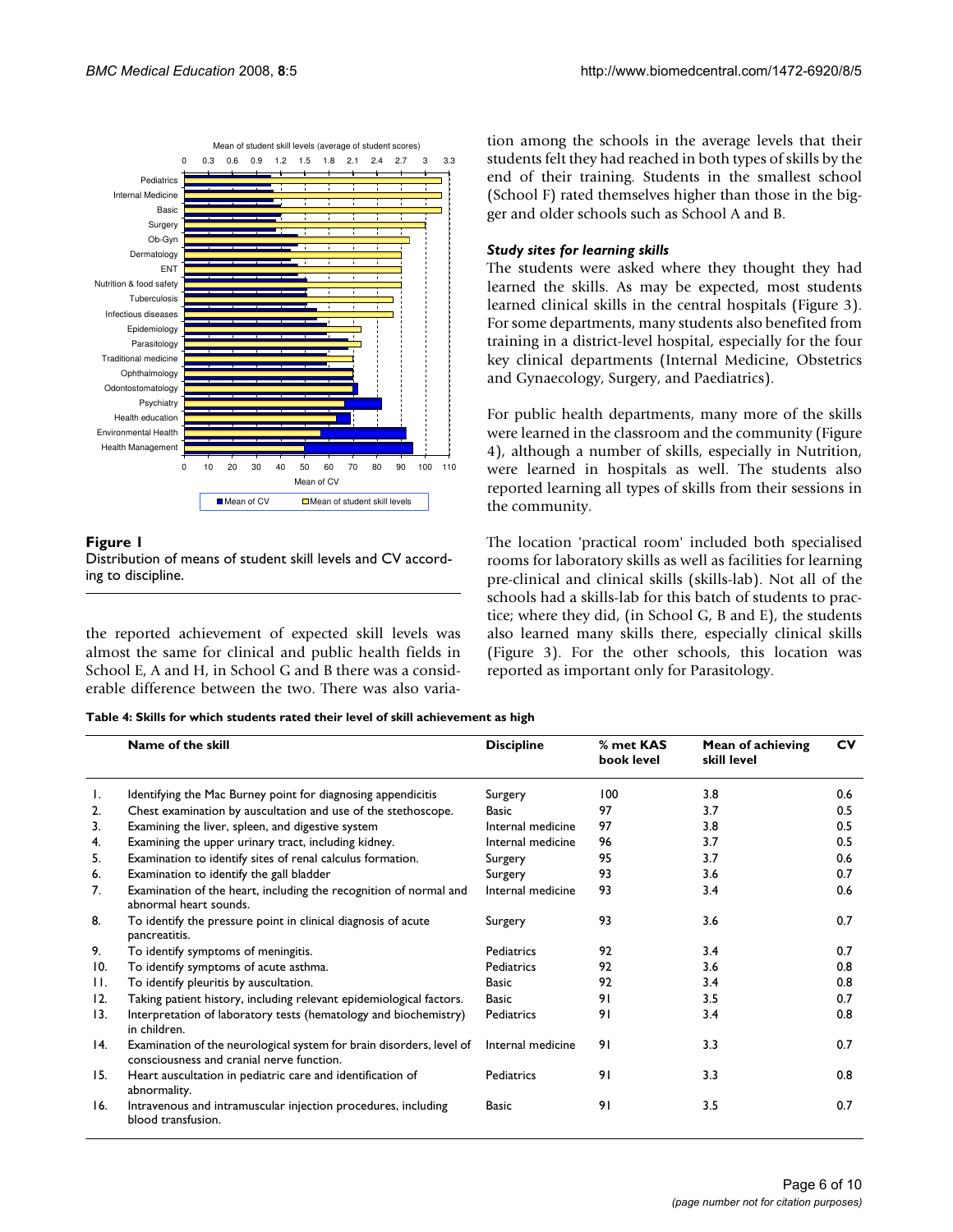|     | Name of the skill                                                                                                                                              | <b>Discipline</b>    | % met KAS book<br>level | Mean of achieving<br>skill level | <b>CV</b> |
|-----|----------------------------------------------------------------------------------------------------------------------------------------------------------------|----------------------|-------------------------|----------------------------------|-----------|
| Ι.  | Making annual and weekly working plan of a health facility                                                                                                     | Health management    | 29                      | l.5                              | 2.4       |
| 2.  | Implementation of prioritization policies in community                                                                                                         | Health management    | 29                      | ۱.5                              | 2.6       |
| 3.  | Understanding and interpretation of legal requirements in<br>health care.                                                                                      | Health management    | 27                      | $\mathsf{I}$ .4                  | 2.7       |
| 4.  | Implementation and managing health care programs at<br>commune level.                                                                                          | Health management    | 26                      | $\mathsf{I}$ .4                  | 2.5       |
| 5.  | Washing the eyes following burn injury.                                                                                                                        | Ophthalmology        | 26                      | $\mathsf{I}$ .4                  | 2.5       |
| 6.  | First aid in penetrating eye injury.                                                                                                                           | Ophthalmology        | 25                      | ۱.5                              | 2.3       |
| 7.  | Environmental assessment of school classroom (light, air<br>quality, noise level and appropriate furniture)                                                    | Environmental Health | 25                      | $\mathsf{I}$ .4                  | 2.7       |
| 8.  | Legal procedures in health care                                                                                                                                | Health management    | 25                      | 1.3                              | 2.8       |
| 9.  | Testing for abnormality of sight                                                                                                                               | Ophthalmology        | 25                      | 2.9                              | 1.2       |
| 10. | Practical application of health policies                                                                                                                       | Health management    | 22                      | 1.3                              | 2.7       |
| Н.  | Calculate cover rates (availability, accessibility, usability,<br>completeness, effectiveness) and brief evaluation of cover<br>rates in a health care program | Health management    | 20                      | IJ                               | 3.1       |
| 12. | Detecting morphine in urine                                                                                                                                    | Psychiatry           | 12                      | 0.6                              | 5.0       |

#### **Table 5: Skills for which students rated their level of achievement as low**

#### **Discussion**

The medical schools in Vietnam have been going through a process of formulating the learning objectives for the national curriculum. A draft list of required skills was prepared but there was some question about the capacity of the schools, at present, to train the students to the skill levels defined by the teachers and expected by them. To answer a similar question, Burch et al. assessed 58 graduates from South African medical schools using OSCE and found that their skills were not at the expected level [8]. Self-assessment was used to check the capacity of graduating doctors from Hacetepe University Medical School in Turkey against the requirements of an official job description, and the training was found to be lacking [9].

In this study, feedback from final year students about to graduate made it possible to identify discrepancies



#### Figure 2

Average of reported skill levels according to school and to clinical or public health discipline.

between what the teachers expected and what the students thought they had achieved. The process of formulating the revised learning objectives should include the experience of the learners who have gone through the existing training process. What the teachers proposed for the knowledge, skills and attitudes that a graduate should have was not necessarily objective enough, since many teachers proposed levels of skill acquisition for their own field that might not be realistic for the needs of the graduates. The importance of obtaining information from a range of stakeholders to develop an appropriate medical curriculum was emphasized by Snell et al. [10]. Reviewing meth-



#### **Figure 3**

**Study sites for clinical skills in the eight schools**. *\*Note 1: The data presented in this figure were combined from data of 12 clinical departments: (Internal Medicine, Surgery, Infectious diseases, Obstetrics & Gynecology, Pediatrics, Dermatology, ENT, TB, Traditional Medicine, Ophthalmology, Odontostomatology and Psychiatry. Note 2: One skill may be learned in more than one place, so that totals may be more than 100%*.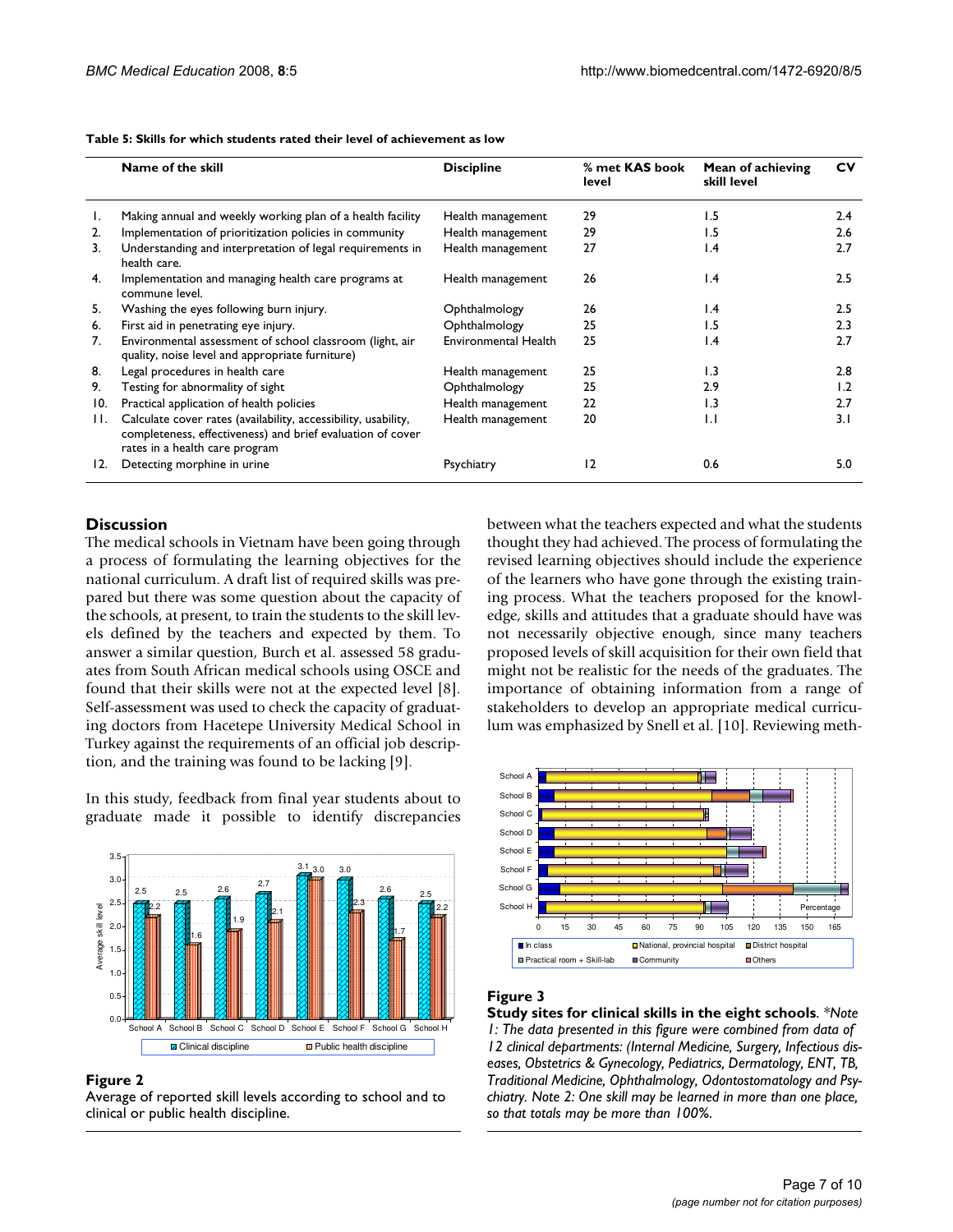

## **Figure 4**

**Study sites for public health skills in the eight schools**. *\*Note 1: The data presented in this figure were combined from data of five public health departments: Nutrition and Food Safety, Environmental Health, Epidemiology, Health Management, Health Education. Note 2: One skill may be learned in more than one place, so totals may exceed 100%*.

ods to evaluate a curriculum, they concluded that it was best to make connections between teaching and learning and the expected function of a physician, to lead to the improvement of student learning.

Although self assessment is unreliable as a measure of real achievement of skill learning [7,11] it was not feasible for us to carry out a more objective assessment such as OSCE to evaluate whether the eight medical schools were achieving the level of skill training they aspired to. We therefore asked the graduating general doctors to assess themselves as to the level of expertise they achieved in a number of skills that the teachers consider essential. Because the students had completed all but the very last requirement for graduation and were about to leave the school, we expect that their assessments were as objective as possible; there was little motivation to under- or overestimate them. In any case, we wanted them to report their perception of what they had learned as feedback to the teachers to help finalise the learning objectives and in some cases to reconsider their teaching methods and locations.

The graduates' confidence in their skills varied. Most of the students thought that they had achieved most of the key clinical skills as required by the KAS Book, but were less confident about the public health skills. There was considerable variation among the eight schools in the overall reported level of achievement especially in the public health skills.

The variation in responses can be explained in different ways. The skills in which students gave themselves high scores in most schools were in the subjects that students

may have more time for studying, repeat in different years and have more opportunities to practice (internal medicine, surgery, obstetrics and gynaecology, paediatrics). It may also be due to the fact that for these disciplines, the skills and skill levels defined by the teachers in the KAS book are formulated more clearly, more concretely and more suitably for general medical students, so that many students could assess their performance and reach a high level (examples in Table 4). These are the areas that are given importance by the health services and by the medical schools as well, which would probably increase the students' motivation to learn them.

The skills with low mean achievement levels and high CV between schools were often in subjects that are allocated less time in the curriculum or for which there are fewer opportunities to practice, mainly in public health. On the other hand, it may be that the KAS Book levels for these skills were set too high, compared with the capacity and priorities of undergraduate medical students, of teachers and of the teaching program. Another explanation may be that the way of formulating skills belonging to the public health disciplines was not as clear as for the clinical skills, making it more difficult for students to report confidence in performing them (examples in Table 5).

The proportion of students reaching the KAS book skill level in the clinical disciplines was higher than for the public health disciplines and the variation in achievement among schools was less for the clinical skills. Public health teaching is allocated much less time than clinical subjects; many skills may be presented only once in the classroom but never really practiced. Students from schools with better field teaching programs reported higher levels of achievement, perhaps because they had more opportunities to learn the skills in an appropriate setting.

The difference between clinical and public health skills held for all the schools, but there was variation among the schools in several disciplines. The students from the smaller schools tended to report higher achievement levels overall. It is also possible that the skill levels or at least the students' confidence in their skills are in fact higher in the smaller schools, because of more opportunities to practice in hospitals and/or more intensive contact with teachers. In the two biggest schools (School A and B), the undergraduate students have to compete with large numbers of postgraduate students for practice opportunities and for the teachers' time. It is also possible that the higher scores might reflect a tendency for the students in the smaller centres to overestimate their level of skill achievement. These students would have had less exposure to national or regional hospitals where the technical quality of the practice is very high compared to the rural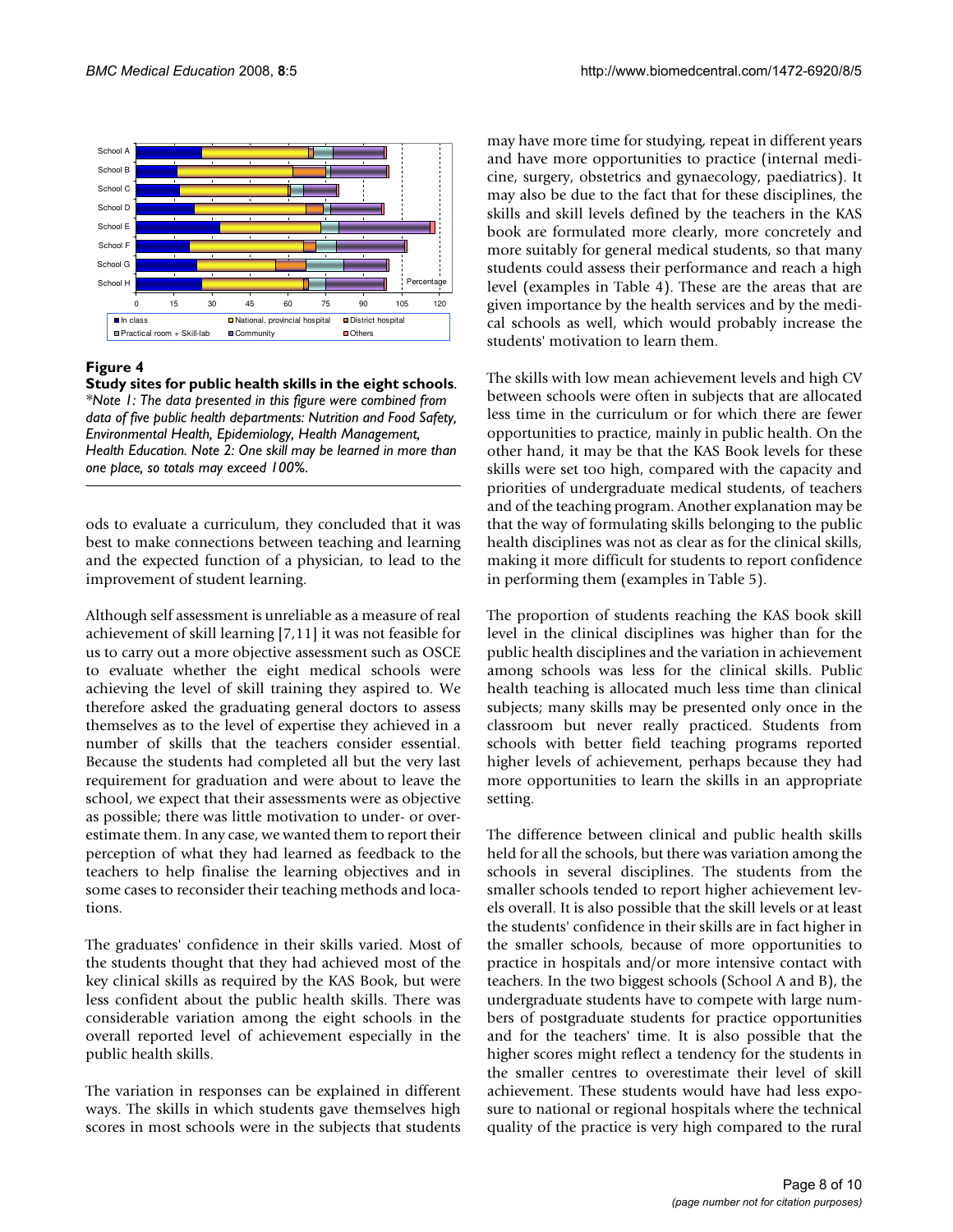and provincial hospitals farther from the main cities. Students from the larger schools may also have learned to be modest about their level of achievement after their practice in the higher level hospitals.

Whether or not students learn skills thoroughly will depend on their opportunities for practice, and that depends on the locations available in each school. For the curriculum development it was also of interest to know where the students felt they had acquired their skills, because in the detailed curriculum, not only the learning objectives, levels and times but also the recommended location of the teaching is specified. Clinical learning was not only in the higher level hospitals but especially in the smaller schools, the district level hospitals played an important role. The students reported learning all types of skills from their sessions in the community, not only public health. This result may reflect the influence of field teaching programs that were introduced and/or improved during the project, which encouraged teaching of both clinical and public health topics in the field. The concept of learning in a practical room was in the past only applied to teaching laboratory skills, but now most schools want to develop a new style skills laboratory for practice of clinical and other skills. When the school did have a skills laboratory, the students also learned many clinical skills there. School G has the longest-running skills laboratory as well as an established field teaching program that includes the district hospital as a training site. The results from that school reflected the roles of these two sites in skill learning. For other schools where the skill laboratories did not yet exist, the practical room was important only for parasitology.

All of these findings lead us to suggest that the editorial board of the KAS Book and the departments involved should review and reconsider the skills with low means of achieved skill level and high variation. It has been noted in other studies that during self-assessment, students may overestimate their competency [7,11]. If the students in this study overestimated their competency, the need for review and revision of either the requirements or the teaching in low-achievement skills would be even greater. If the skills are indeed necessary at the level set by the teachers, then the training programme will need modification to enable the students to reach the required level. To answer that question, we also carried out a survey among practicing doctors within a few years of graduation. The results are reported in another paper [6] but in general they suggested that most general doctors working in a clinical setting do not need to use the public health skills very often, so that the skills levels should be set lower. Doctors working in public health and needing those skills have usually had additional training in that field.

The study did have some limitations. For example it is difficult to know whether the students who did not complete the survey would have responded differently. Although the overall response rate is high, and the reason for low response rate in two schools was mostly due to hospital duty that was assigned in turn. It is always a limitation to ask people about their own levels of competence, although in this study we did not try to measure competence, but only to collect information about the students' perception of their competence when they were nearly at the end of their study.

International experience of the agreement between defined standards and achieved results came up with comparable recommendations [9]. Even in the UK, a survey of graduates revealed a lack of confidence that all necessary skills had been acquired during training [12]. The process of defining the needed skills in Vietnam was loosely based on the one used in the Netherlands to define the required learning for a graduating doctor [1,2]. In Groningen, the Netherlands, the nationally defined objectives for clinical experiences and skills were compared with the real situation in six clinical clerkships [13]. On average, the clerkships did not fully meet the national objectives, although they did offer clinical experiences that were not mentioned in the formal objectives. The conclusion was that the design of the clerkships should be improved to make them more concordant with national goals. A Danish study asking a similar question about clinical skills of graduates found that the learned skills covered 75% of the intended curriculum and suggested that the curriculum developers should consider the differences in the next round of curriculum development [11]. The field of medical education is still relatively new in Vietnam and many of the processes of reflection and revision of learning objectives and expected learning outcomes are just beginning to develop, whereas in other countries like the UK and the Netherlands, more professional medical and educational institutions have been paying attention to the continual adjustment and improvement of the teaching and learning processes. At this stage in Vietnam, the focus is still very much on the acquisition of good technical skills; a comparison of the KAS book with the outcomes described in other countries [1,4] reveals that we still have to work on the other important aspects of the requirements for medical graduates in Vietnam.

## **Conclusion**

The results of this study show the importance of consulting all stakeholders in an education process, not least the students who are expected to learn from it. The proportion of students reaching the skill level expected by the teachers varied widely among the skills tested and between the different schools. The reported achievement levels for skills in clinical disciplines were consistently